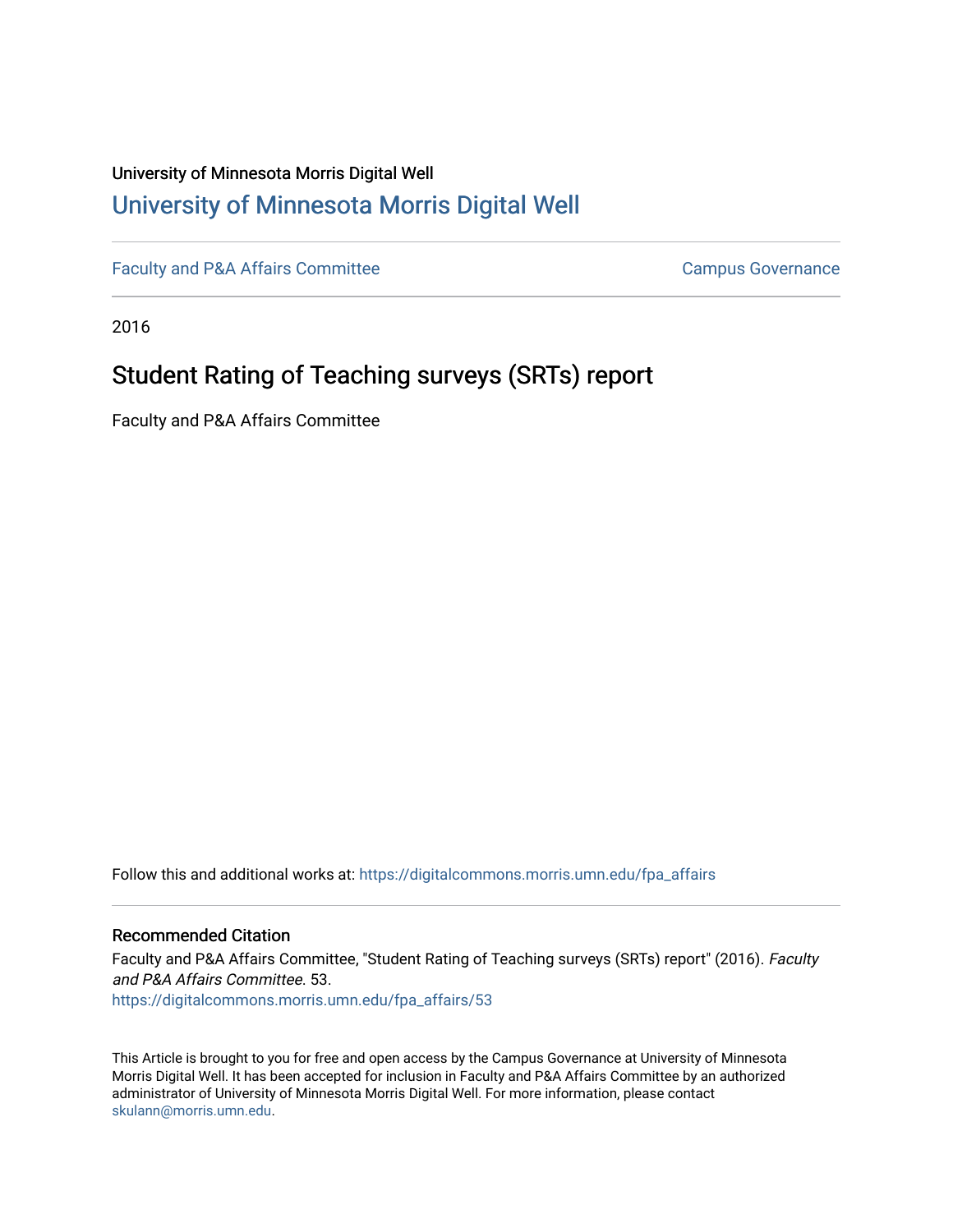#### **FACPAAC SRT Sub-Committee**

The interpretation of Student Rating of Teaching surveys (SRTs) is an important input for instructor self-evaluation, the promotion and tenure process, and the annual review process. During the 2015-2016 academic year the UMM Faculty and P&A Affairs Committee has reviewed the University of Minnesota's SRTs. Various discussions have been held and pertinent documents have been reviewed. Feedback was sought from the UMM division chairs and dean. Dr. David Langley of the University's Center for Educational Innovation (CEI) has met with us twice. Our discussions dealt with the numerical results, the comments, and the effects on teaching and morale. Several UM documents dealing with SRTs are linked to this summary and references are given for other documents.

#### **SRT Numerical Results**

Presently the mean, median, and standard deviation are reported on the SRT Individual Reports for each class taught by an instructor. Averages grouped by division and class size are available for SOTs (2003 – 2008) and SRTs (2008 – 2015). (See the links at the end of this document.)

There is extensive literature on student evaluation of instruction. Various researchers, including Dr. Betsy Barre of the Rice University Center for Teaching Excellence, have examined the effects of grades, workload, student interest, class size, discipline, and instructor gender on student evaluations with mixed results. See link below. While student evaluations are used extensively in higher education few of the surveys used have been shown to be valid and reliable as survey instruments. Because of possible biases and the lack of statistical validity and reliability, SRT numerical results should be viewed with some skepticism. Dr. Barre concludes that SRTs, or their equivalent, should be one of multiple measures of teaching effectiveness and that evaluators of SRT results "must be trained to interpret the results of these complex instruments appropriately." The UMM division chairs echoed Dr. Barre's conclusion indicating, "SRT are just one instrument in the evaluation of faculty's teaching…"

Dr. Langley has concluded based on his review that faculty members' SRT scores should be used for self-comparisons over time. One would expect an instructor's SRTs to improve and stabilize with experience and the standard deviations would decrease. A self- or external evaluator can examine the SRT record for trends over multiple offerings of specific courses. SRTs may change/decrease if a faculty member experiments with new teaching methods or technologies. SRT inertia should not prevent instructors from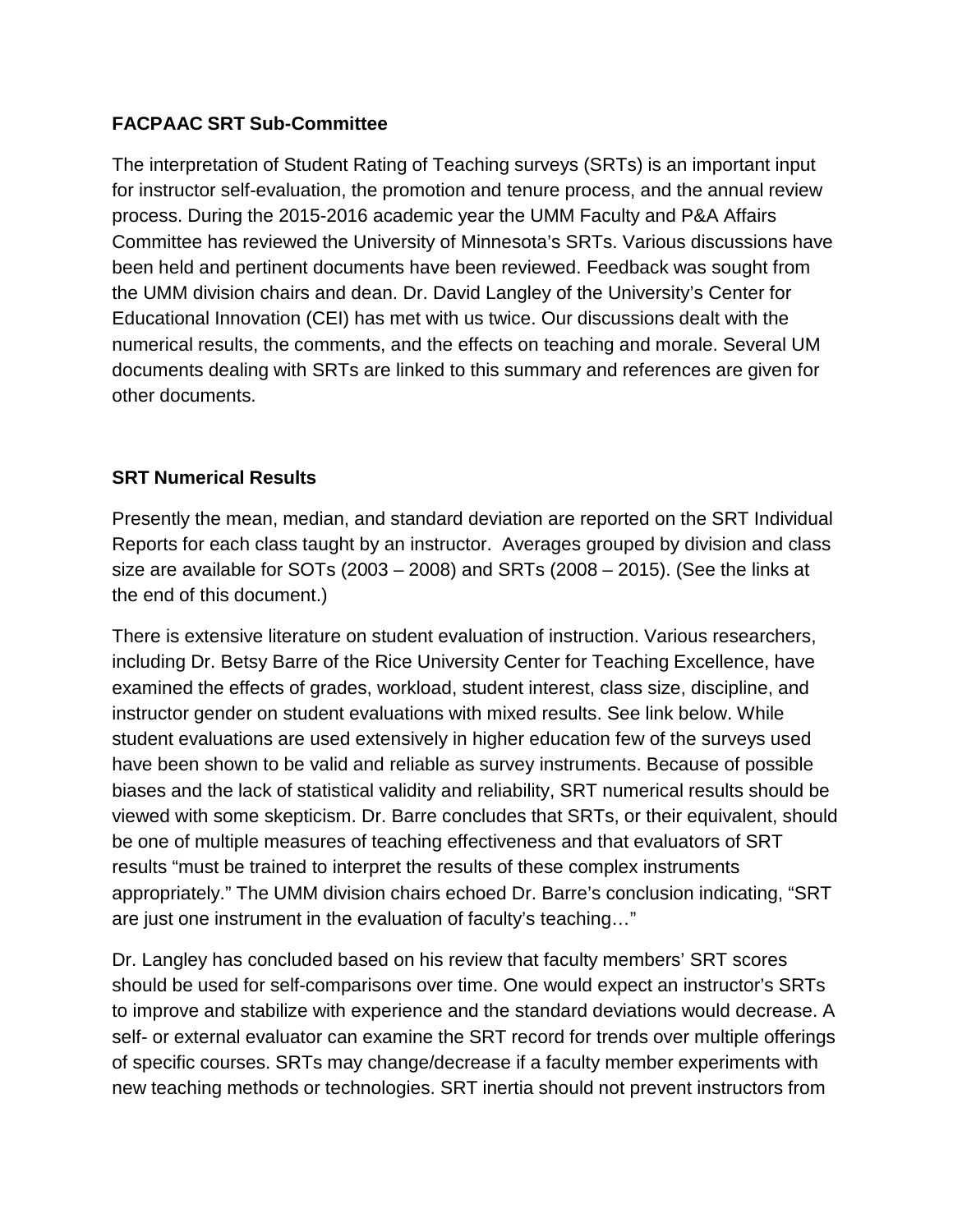continuing to implement new ideas throughout their careers and instructors should be encouraged to experiment with innovative approaches to instruction.

To support UM instructors in working to improve teaching effectiveness and SRT scores, the CEI has developed a manual of teaching tips entitled, "Connecting Your Teaching Practices with the Student Rating of Teaching Form" linked below.

#### **SRT Comments**

Dr. David Langley has consulted for the UM Crookston administration on the appropriate interpretation of SRT comments with respect to faculty evaluation. He made three recommendations with respect to comments.

**Recommendation #1:** Place comments in perspective compared to other measures of evaluation

Multiple techniques for evaluating teaching effectiveness are necessary. Student comments should not provide a primary source of source of teaching evaluation.

**Recommendation #2:** Use themes to more fairly represent the population of comments.

Individual (usually negative) comments can bias the evaluators' impression of the faculty member's SRTs. Compiling the comments into "positive" or "negative" categories may reduce the bias generated by one, or a few, strongly expressed student comments. "Categories for student comments demonstrate the weight (or lack thereof) of an issue and are preferred as the unit of analysis."

**Recommendation #3:** Use the instructional history of the faculty member as the source of comparison rather than other faculty.

### **The overall recommendation was to use student comment data PRIMARILY for formative purposes (improving teaching) and SPARINGLY for summative purposes (annual evaluations or promotion/tenure issues).**

As with the SRT numerical results Dr. Langley concluded that faculty members' SRT scores should be used for self-comparisons over time. UMM division chairs wrote that, "The numerical values in the SRT are always/often considered together with narrative comments (if faculty include them in their files)."